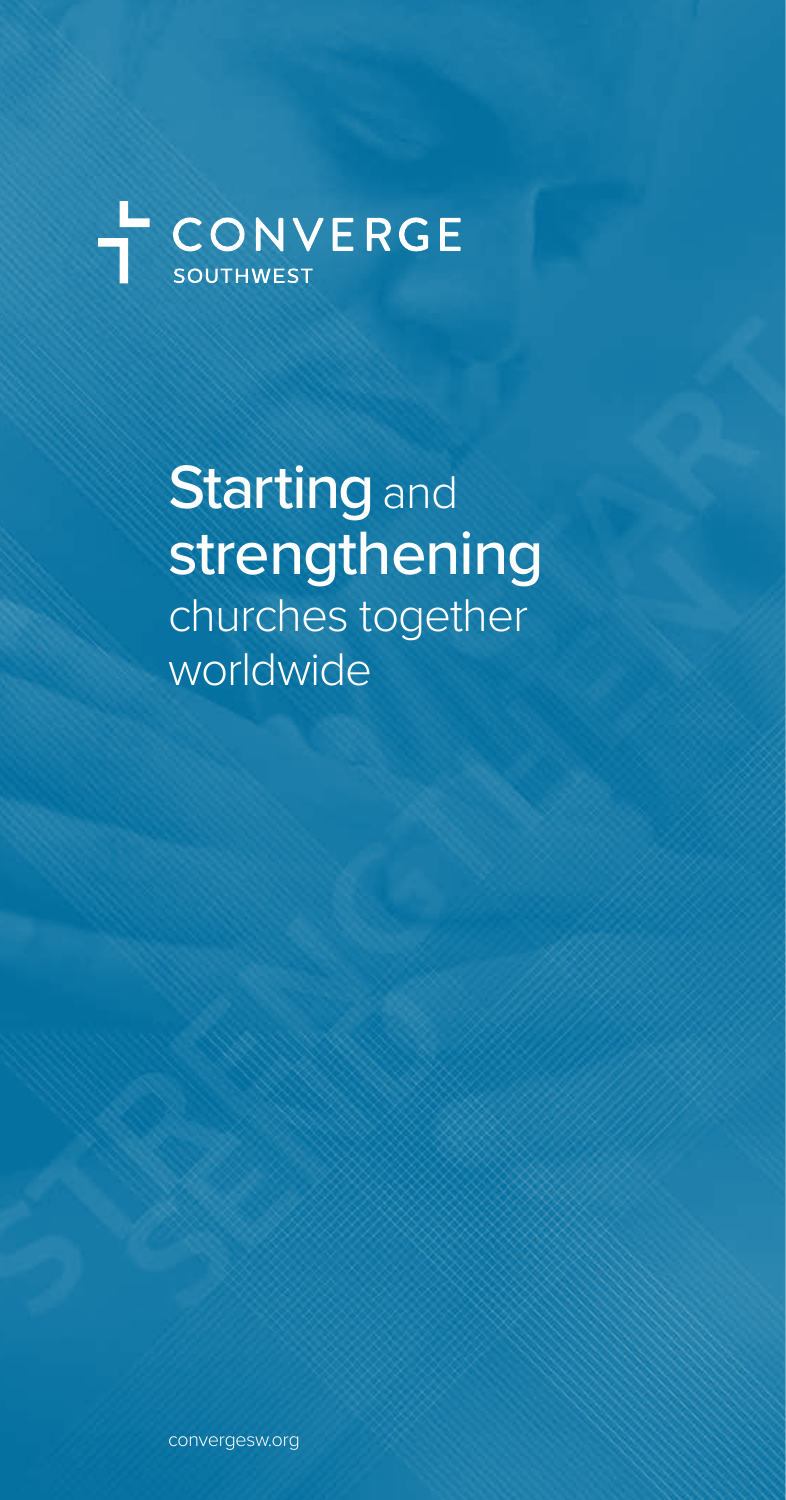# So the world For the message of the cross is foolishness<br>to those who are perishing, but to us who

to those who are perishing, but to us who are being saved it is the power of God. **1 Corinthians 1:18**

onverge is a movement of churches working to help people meet, know and follow Jesus. We do this by starting and strengthening churches together worldwide.

For over 165 years we've helped churches like yours bring life change to communities in the U.S. and around the world through church planting and discipleship multiplication, leadership training and coaching and global missions.

We are rooted in the gospel and the infallible, inerrant word of God and the need for every person to surrender to Jesus for salvation. Our goal is to give every person the opportunity to hear the gospel, say "yes" to Jesus, grow in faith, be equipped to serve and be sent out. We are committed to seeing vibrant churches in every community, state and country in our reach. We want every person to experience a life-changing, personal relationship with Jesus.



Our churches come together around something greater than a compelling mission. What brings us together is Christ's completed work on the cross. Because of the cross, we have forgiveness from our past, power for our present and hope for our future. As a result, we converge around the cross to take what Christ has done for us and make it known to others.

Throughout our history we have seen generations of churches, leaders and missionaries join forces through God's power to accomplish the impossible. His command to go and make disciples resonates in our hearts and churches. It is evident in the ministries of our congregations and mission fields.

As we continue to move forward, we are asking God to help us:

### **Open the front door**

to see more churches started, disciples multiplied and missionaries sent out.

### **Close the back door**

to develop more healthy, growing churches and leaders.

### **Tear down the walls**

to expand our cultural diversity and address racial barriers to advance the gospel.

### **Build the house**

to increase collaboration and resources needed to start and strengthen more churches.

We believe this emphasis will result in more followers of Jesus—who are focused on the mission of Jesus.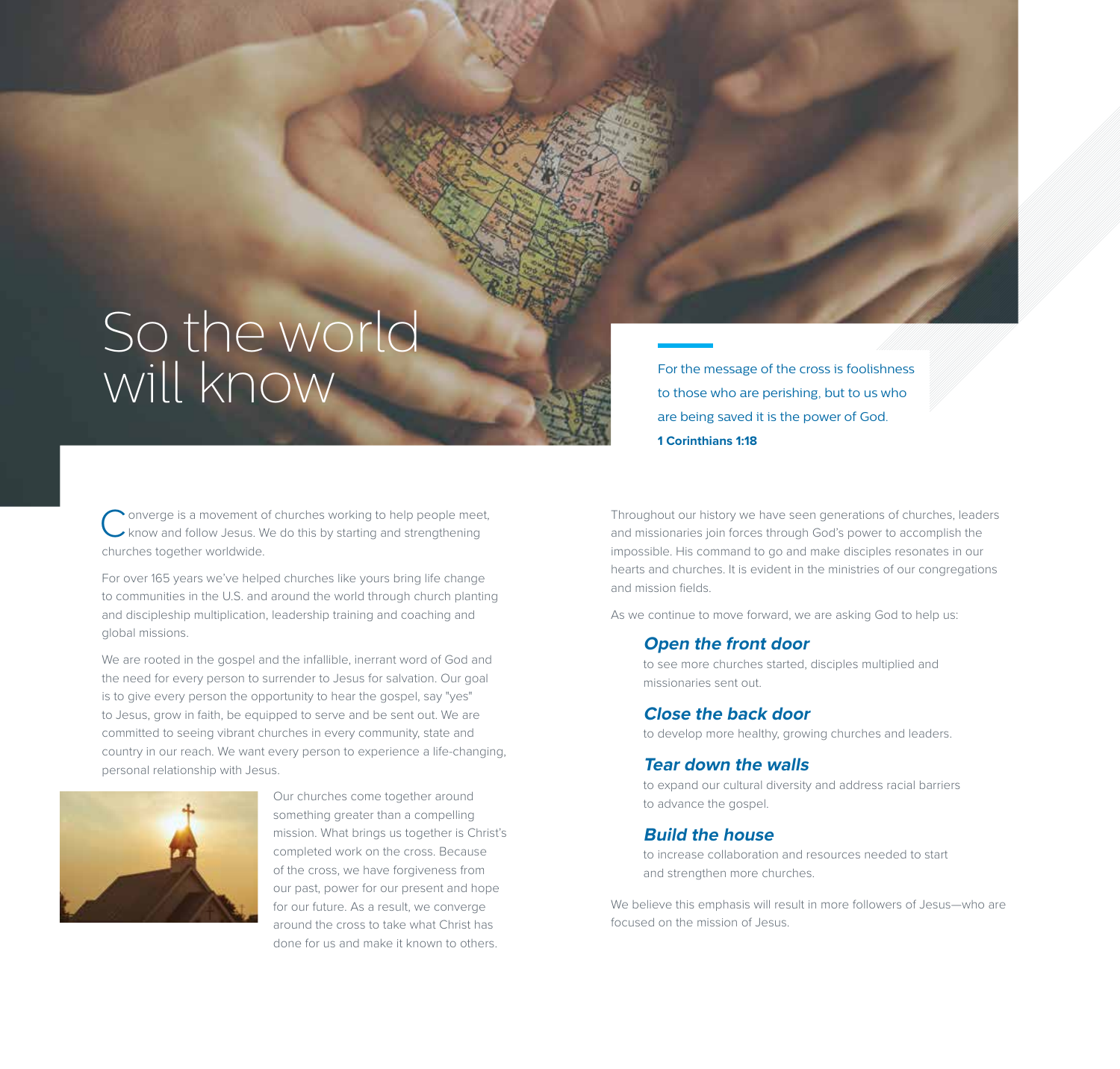

*We start new churches because the message of Jesus brings hope to the world.*

I e're committed to starting missionally minded churches until every people group and community has heard the gospel. We start churches that start churches to see lives changed with Christ's love and truth. Converge Church Planting provides a clear pathway for you to plant a new church, campus or to multiply your church. We've created proven strategies, systems and training all designed to improve your success so that more people will have the opportunity to accept Jesus.

### Increase the success of your church plant

Have you been called to plant a church? How can you know for sure? And what does it take to succeed? Converge's highly-trusted Church Planting Assessment Center minimizes the risk by thoroughly vetting church planters for predictable success. Led by trained assessors, we provide a personalized and thorough assessment of each candidate. We help church planters discern their calling, fit in ministry and capacity to be the lead pastor on a planting team.

Converge also provides each church planter personalized coaching, practical training, relevant resources and tested strategies that work in the community in which you plant. You'll be able to implement proven systems that will help increase the long-term success of your church plant.

More importantly, you'll be part of a family with other experienced church planters and mentors to support you, enthusiastic and invested partners who want to see you succeed.



### Parent a church or multiply your own

If you're ready to launch a new church or campus, Converge has already created a proven pathway you can implement now. Rather than committing your own resources (time, money, people) on developing church planting or multiplication systems, we can partner with you to start more healthy congregations.

Our expertise in church planter assessment, coaching, funding strategies and church residencies to raise up new leaders can help you multiply faster. As partners on the same mission, we're more effective working together to reach more people with the gospel.

> From the moment my wife and I stepped into the world of church planting in 2006, Converge Southwest, its leadership and network family has been there with us every step of the way. Whether it was the personal investment, grant funds, coaching or the value equity poured into us, Converge Southwest set us up for total success. They exemplify what Converge embraces—we are better together!"

**Brad Wilkerson Lead pastor of COC Metro church, TX and Vision Texas Coach**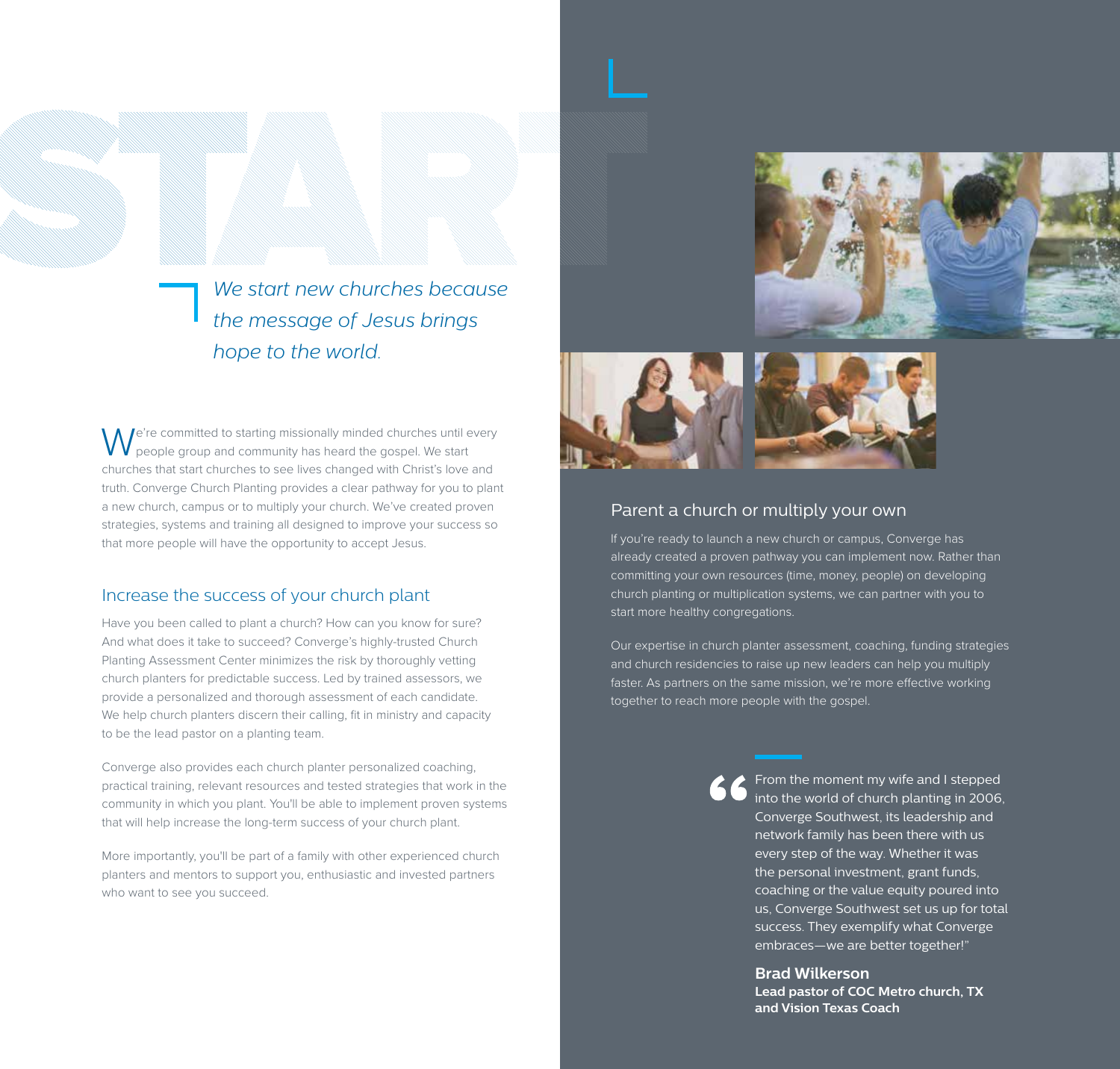



ealthy churches enjoy what<br>
God is doing today among the people who make up their congregation. They see people come to Christ on a regular basis and flourish as they accomplish their purpose and mission. They also engage in church planting and missions so that others may know Jesus. To accomplish all this, a church needs healthy leaders and systems, plus close relationships with other like-minded churches. Through assessment, coaching and covering, strategic planning and supportive networks, Converge's Church Strengthening team helps you maximize your God-given potential to fulfill your mission.

*We strengthen existing churches. Strong churches are led by strong leaders. So we equip leaders to expand their ministry impact and fulfill the unique calling God has given them.*

Converge trains you with the tools you need to grow as a leader and develop new leaders. We teach you how to break growth barriers, create effective outreach and discipleship strategies and become financially selfsustaining to increase ministry impact and reach more people in your community for Jesus.

Staying connected with other leaders in ministry is vital. Our coaching and covering networks provide the support you need to maintain spiritual, emotional and physical health so that your ministry and personal life thrive. You will have a safe place to share your challenges and celebrate all God is accomplishing through your church. To support the crucial role of women serving in the church, Converge encourages, equips and empowers female leaders to become all God has for them.

Whether you are stuck or flourishing, we want your church to be healthy, and for you to have the support you need for longevity in ministry.

It's been an amazing journey working with Converge Southwest. They've been incredibly supportive while we've been without a lead pastor. The staff has been a great help during our search process. Recently, both Bruce Sumner and Bill Ankerberg preached at Lifebridge Church. We could not have done this successfully without them."

**Rick Johnson Chairman of the Board, LifeBridge Church, CA**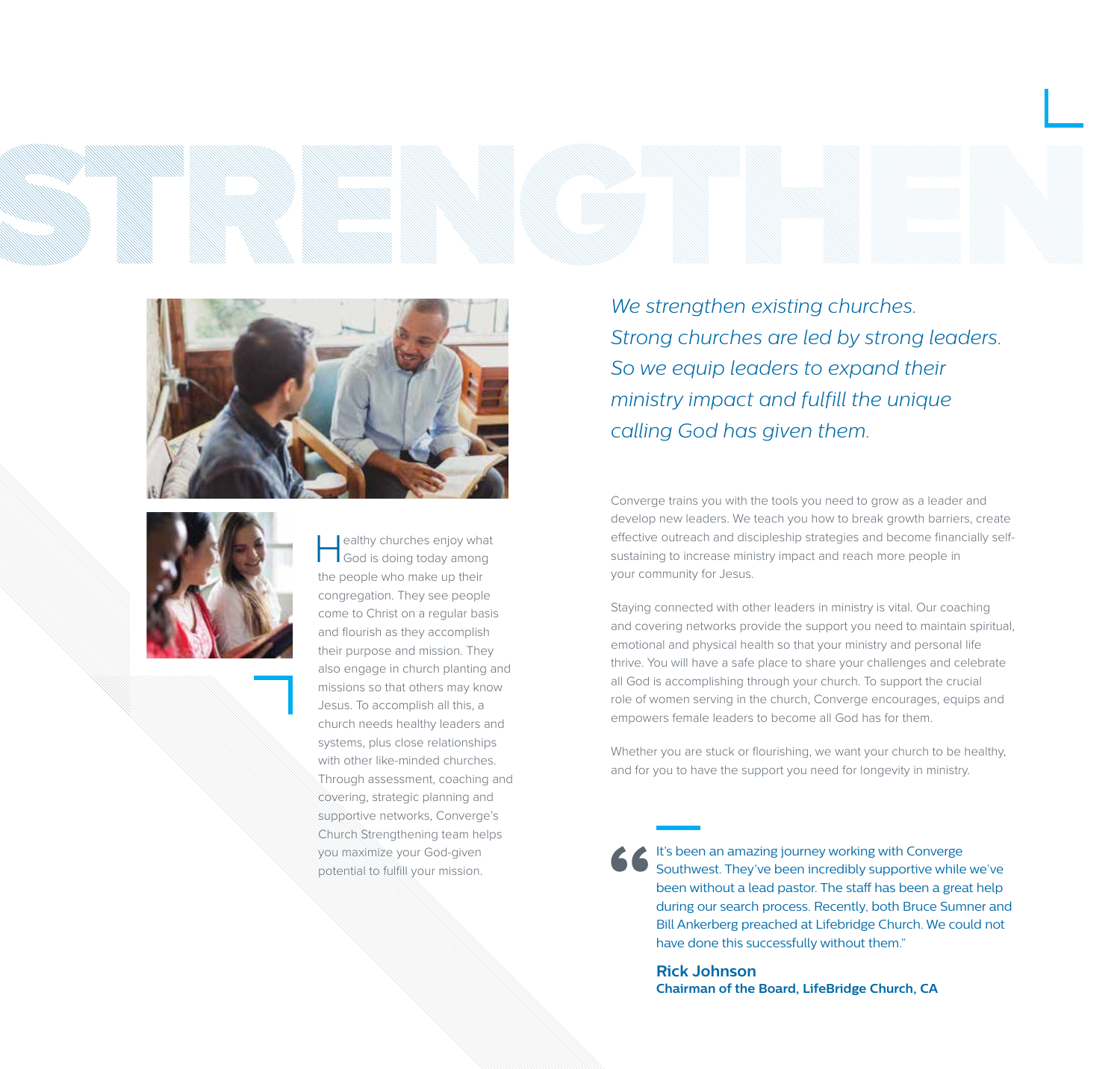*As we anticipate the second coming of Jesus, many in the world haven't heard of his first coming. So together we ask God to create a gospel movement among every least-reached people group in our generation.*

e want all people to know Jesus, but because most missionaries serve in alreadyevangelized countries, we focus on the least-reached peoples of the world. We equip leaders to create movements that impact individuals, communities and regions through the power of the gospel. With this focus, people who have never heard the name of Jesus will have the chance to hear and accept the good news.

### Extending your reach

Our greatest privilege is joining Jesus in what he is building: his church. When we reach across the street and around the world with the gospel—locally and globally we impact lives for eternity.



Converge helped us strategize how to better reach the nations. Because of this we plan to adopt two unengaged, unreached people groups. I am deeply encouraged this is the global outreach priority of Converge International Ministries. We truly are better together."

**Carlton P. Harris Senior pastor of College Avenue Baptist Church, CA**

Converge International Ministries can help your church develop effective missions strategies and opportunities to reach people with the gospel in key areas of the world. By tapping into our cross-cultural expertise in assessing and training missionaries, you can focus on sending the right people to the right places, increasing the effectiveness of your missions ministry so you can make greater kingdom impact worldwide. And the people in your church will develop a heart for missions and grow in their relationship with Jesus by learning to support and serve in missions.

In addition, we have developed ways to help your church reach the diverse population in your community. Training is available to help your church become better cross-cultural witnesses, start an immigrant church or connect with a citywide strategy so that more people from every culture can respond to Jesus.

### Sending missionaries

Missionaries are an important part of how God accomplishes his mission. Our 145+ strategically placed missionaries in more than 35 countries are leading the lost to Christ, starting church planting movements and developing national leaders.

Before a missionary is sent, Converge's Missionary Assessment Center helps your church discern potential missionaries' spiritual, psychological and cultural fit for missions, and areas in which they need to grow. God has gifted potential missionaries in your congregation.

Converge connects the *right missionaries* to the *right opportunity* and equips them with the *right tools* they can take to the field. We provide support-raising strategies, training, prayer and encouragement to effectively share the gospel. Missionaries and their families receive personalized care from our team, including health insurance and a retirement savings plan to keep them healthy on and off the field.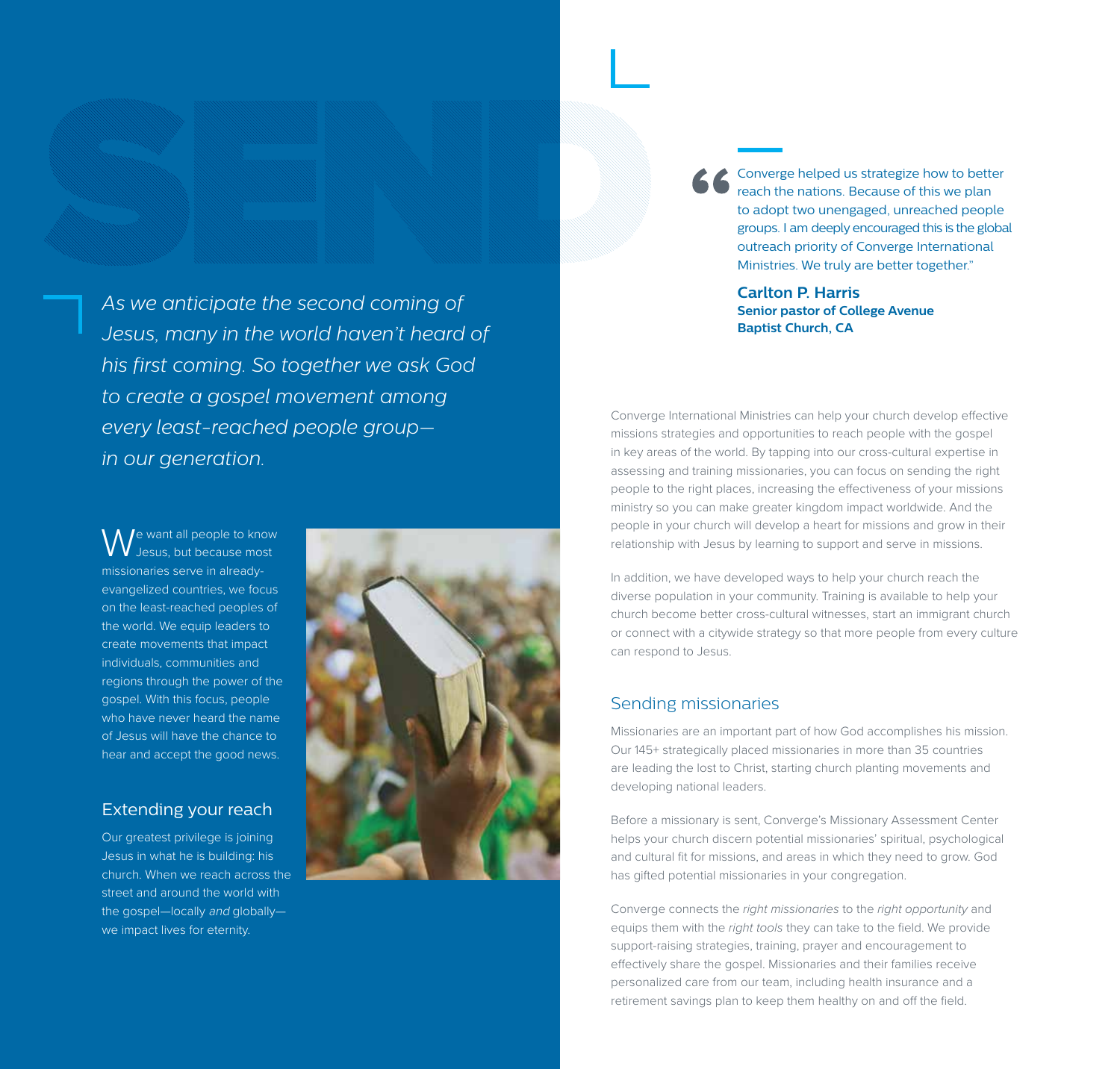### Your local team

As modeled by our Lord, strong relationships are a key to ministry and mission effectiveness. The leaders you meet, get to know and grow with will improve and empower you for greater ministry impact. Across Converge you will meet lifelong friends, engage with co-laborers and share the joys and challenges of following God's call in your life.

Converge is made up of 11 geographic districts across the U.S. to serve you and your church as you fulfill Christ's mission. Each district is led by an executive minister with a team ready to support churches, pastors and staff in their region.

Your Converge district team provides localized services such as:

- Strategic planning
- Pastoral placement and care
- Church planting and multiplication support
- Church assessment and revitalization
- Personalized training and coaching
- Financial and legal advice • Ethnic ministries
- Camps, mission trips and retreats

Engaging with your district team is the first and best way to strengthen your individual ministry and that of your church. We encourage every pastor to participate in a regional team—because a team always outperforms the individual. Working together, regional teams implement a strategy to expand impact through church planting, missions or community-reaching strategies, while encouraging one another in individual church ministries.

In addition to your local district team, your church has the support of the Converge national team to unify and strengthen our efforts as a movement. Together, Converge is family of churches where you can connect to other leaders to receive support, encouragement and prayer to help fulfill your calling and make a greater kingdom impact.

#### **The Converge Southwest team serves churches in:**

Arizona, Southern California, Southern Nevada, Southern New Mexico and Texas



Bruce Sumner *Executive Minister* bruce@convergesw.org



Kym Sumner *Director, GraceNet Ministry* sumkym@convergesw.org



Bill Ankerberg *Director of Operations* billa@convergesw.org



Janie Plante *Executive Assistant* janie@convergesw.org



Maritza Maio *Accounting Manager* bruce@convergesw.org

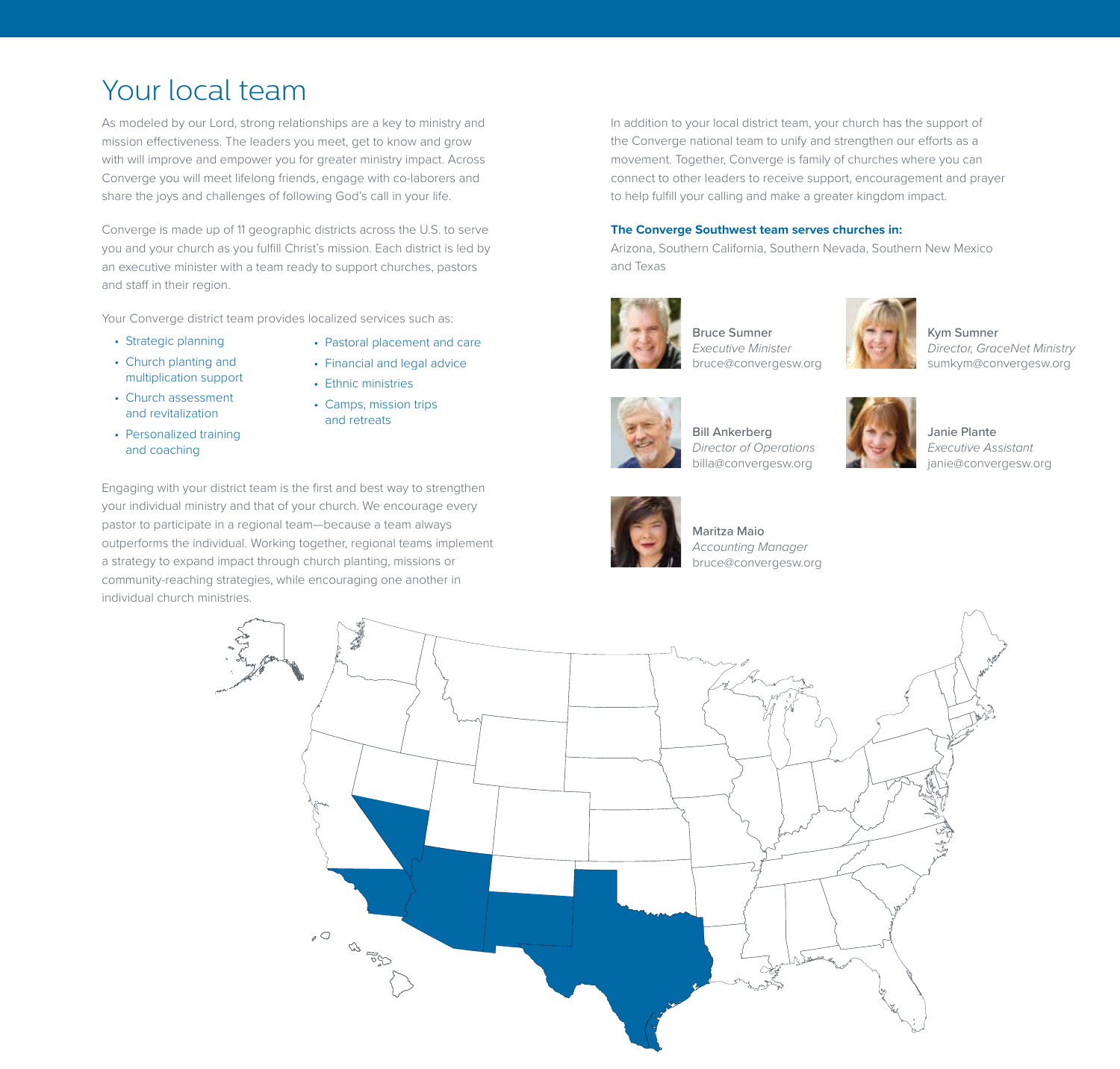## Why join Converge?

The church is not a building you sit in, it is a movement you choose to be part of. When you join Converge, you become part of a movement of like-minded evangelical churches focused on the mission of Jesus. We are spiritually dynamic, relationally devoted, missionally driven and culturally diverse.

You get a family that will walk with you, brothers and sisters that will sharpen you, coaches that will train you and a team that will minister with you. This includes, among other things:

**Supportive relationships** – Ministry is a collaborative effort. Converge provides a tribe to belong to and friends to encourage, support, advise and challenge you.

**Shared expertise** – We are generous with everything we learn and willingly give away what we know. Those who have "been there, done that" share their learnings with those who are striving for greater impact.

**Leadership development** – We can help you develop in your leadership role as you raise up and empower other leaders for Christ's mission.

Our greatest hope and privilege is to honor God with our lives and help each other along that journey.

### What do we expect from you?

God designed us to live for something bigger than ourselves and our churches. So our movement of autonomous congregations choose to work together, starting and strengthening churches and sending missionaries. Their collaboration includes participation in resourcing those efforts locally and globally.



Our prayer is that every individual would lead someone to Christ and disciple him or her: *Each One Reach One, Each One Raise One.* And we call every church to start a congregation and send a missionary: *Each One Start One, Each One Send One.*

We ask each pastor to develop relationships with other Converge pastors and district leaders by participating in national and regional initiatives: LEAD Teams, coaching, trainings, events and conferences.



We ask each church to become a percentage giver to the following Converge ministries: first to your district, second to local church planting and third to the national movement. Supporting the district and national ministries gives your church real partnership in a dynamic worldwide movement—and joy and hope as you see God transform lives and communities.

### With you every step

Converge churches and pastors also have access to additional services and resources, including individualized coaching, training events and conferences, as well as:

### **Lifetime income in retirement**

The Converge Retirement Plan helps provide added financial security in retirement to pastors, staff and commissioned missionaries. Unlike other plans, participants enjoy the benefit of a pension, continued housing allowance (even in retirement) and a defined contribution to build additional savings.

### **Funding for ministry expansion**

Partnering with churches since 1954, the Converge Cornerstone Fund provides competitive loans for church construction, expansion and remodeling, or refinancing an existing mortgage. The Fund also offers special investment opportunities designed to help churches and individuals earn a favorable rate on their savings and emergency funds.

### **Leaving a legacy**

The Converge Foundation provides a way for members of your congregation to participate in the mission of Jesus through endowments and estate planning. The Foundation can accept cash, securities or in-kind gifts directed to specific ministries such as church planting or missions.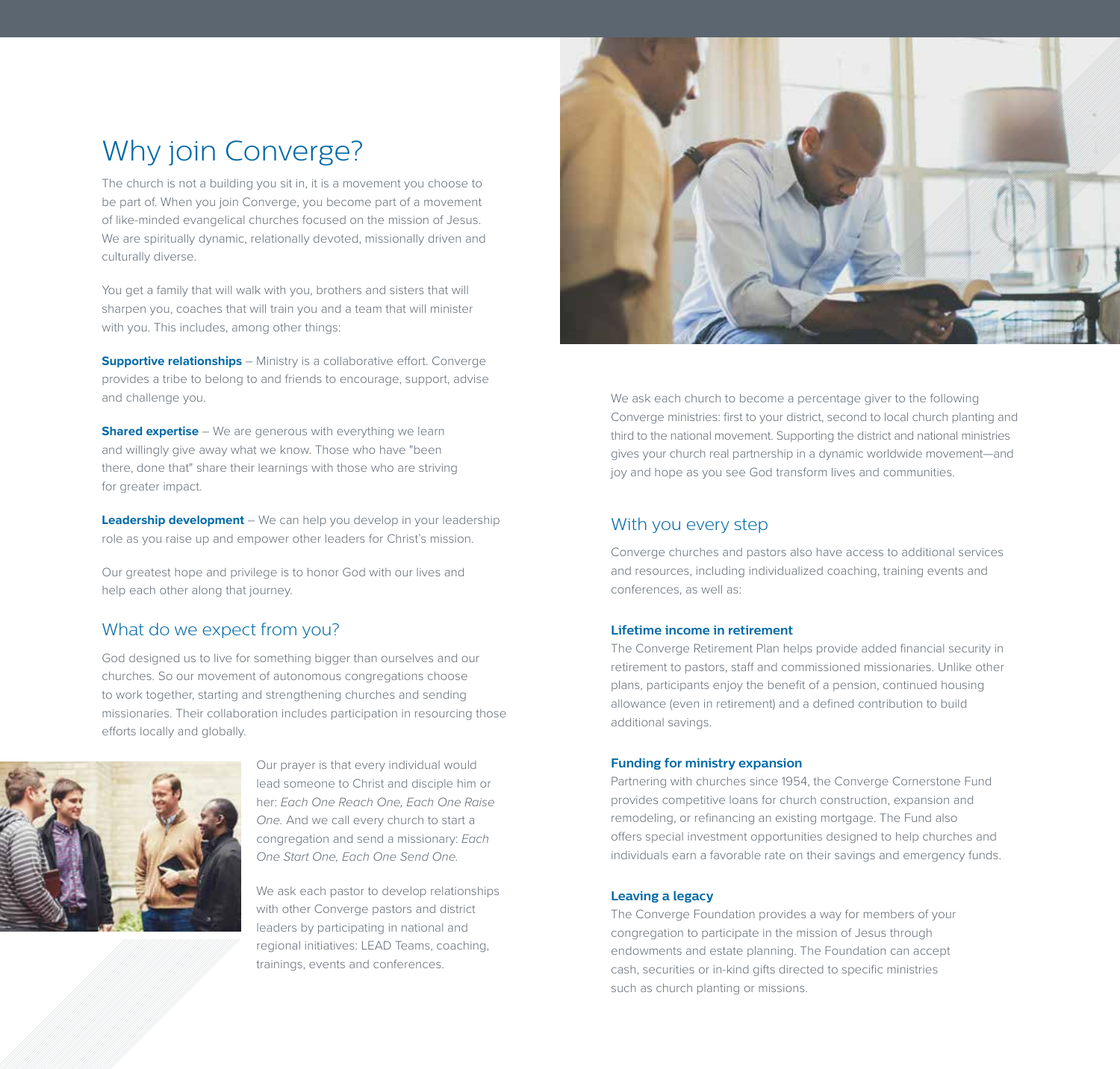

### Better together

Some churches don't believe they need to be part of a movement. They are confident they can accomplish ministry without the help of others. Yet in hard times, where do they turn?

Imagine partnering with other like-minded churches, pastors, staff and congregations–all working together to accomplish the same goal. Your goal. Our goal. God's goal: helping people meet, know and follow Jesus.

What if you could take more ground for the kingdom, faster and better? Would it be worth joining the team?

More than an official welcome, you will enter into partnership with a vibrant group of missional leaders. And you will establish relationships that strengthen you personally as well as the ministry of your church. You'll be part of a global ministry eager to help see Christ's Great Commission completed in this generation.

#### **Join us at convergesw.org**



None of us are ever as smart as all of us. We're better together!"

**Chad Moore Lead pastor of Sun Valley Community Church, AZ**

"Not one of us was built to do life alone, that's why God created the Church! Ministry is doubly hard, that's why we are better together!"

**Linn Winters Lead pastor of Cornerstone, AZ**